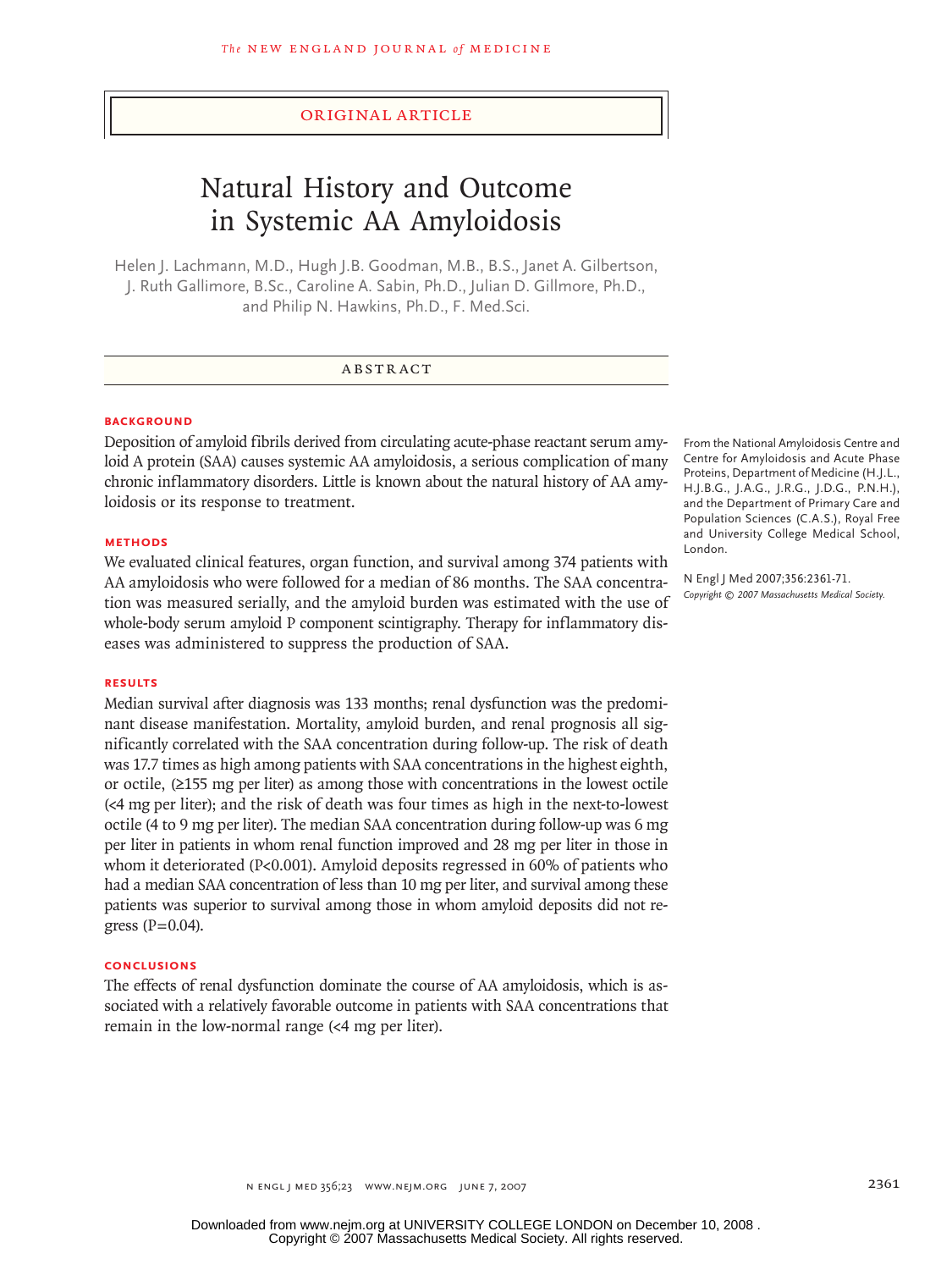EACTIVE SYSTEMIC AA AMYLOIDOSIS CAN complicate chronic inflammatory disorders that are associated with a sustained acute-<br>phase response. AA amyloid fibrils are derived from complicate chronic inflammatory disorders that are associated with a sustained acutethe acute-phase reactant serum amyloid A protein (SAA) protein through a process of cleavage, misfolding, and aggregation into a highly ordered abnormal  $β$ -sheet conformation.<sup>1</sup> Amyloid fibrils associate with other moieties, including glycosaminoglycans and serum amyloid P component (SAP), forming deposits that disrupt the structure and function of tissues and organs.<sup>2</sup> SAA is an apolipoprotein constituent of high-density lipoprotein<sup>3</sup> that is synthesized by hepatocytes under the transcriptional regulation of proinflammatory cytokines.4 The median plasma concentration of SAA in healthy persons is 3 mg per liter, but the concentration can increase to more than 2000 mg per liter during the acute-phase response.<sup>5</sup> Sustained overproduction of SAA is a prerequisite for the development of AA amyloidosis, although for reasons that are not known, amyloidosis occurs only in a small proportion of patients with chronic inflammatory disorders.<sup>6,7</sup>

Few systematic clinical studies of AA amyloidosis have been reported, and recent data on its clinical features, natural history, and long-term outcome are scanty. We report the clinical features and course in 374 patients with AA amyloidosis who were followed at a single national center during a period of 15 years. In addition to conventional clinical follow-up assessment, the amyloid burden was estimated annually with the use of SAP scintigraphy, and the plasma concentration of the AA amyloid precursor protein was monitored by monthly measurement of SAA.

METHODS

#### **PATIENTS**

We included in this study all 374 patients with systemic AA amyloidosis who were referred to the U.K. National Amyloidosis Centre during a period of 15 years, to August 2005. The diagnosis of AA amyloidosis was confirmed in 320 patients by immunohistochemical testing and in 54 patients by noninvasive means. Inclusion criteria were amyloid deposition on SAP scintigraphy; evidence of an overt chronic inflammatory disease, no mutations in the genes encoding transthyretin, the fibrinogen A $\alpha$ -chain, apolipoprotein A-I, apolipoprotein A-II, and lysozyme (to rule out hereditary forms of amyloidosis<sup>8,9</sup>); negative serum free lightchain assay; negative monoclonal immunoglobulin screening, including the use of serum and urine immunofixation (to rule out monoclonal lightchain [AL] amyloidosis $10,11$ ]; and the absence of neuropathy and of cardiac amyloidosis, both of which are uncommon in the AA type of amyloidosis. A biopsy was performed if any of these criteria were not met. The study was approved by the ethics committee of the Royal Free Hospital, and all patients provided written informed consent.

## **CONGO RED STAINING AND IMMUNOHISTOCHEMICAL TESTING**

The Congo red method<sup>12</sup> was used to detect amyloid in tissue sections. Amyloid was identified as the AA type on immunohistochemical testing with the use of monoclonal antibodies specific to SAA (Euro-Diagnostica).<sup>13</sup>

## **CLINICAL ASSESSMENT**

Patients underwent an initial clinical assessment and annual review at our center. Blood samples were scheduled to be obtained monthly to determine the SAA concentration, and a mean of 10.6 samples per patient per year were obtained. Quantitative estimation of the distribution and extent of visceral amyloid deposits was performed with the use of whole-body 123I-labeled SAP scintigraphy.14 Blinded assessments of amyloid deposits were performed at baseline and annually by an investigator with expertise in the interpretation of SAP scans. The whole-body amyloid burden was classified as 0 when there was no abnormal localization of the tracer; as small when uptake in one or more organs was discernible but the intensity of the blood-pool background signal remained normal; as moderate when abnormal uptake in one or more organs was sufficiently intense for the bloodpool background signal to be partially lost when the gray scale was normalized to encompass the target-organ signal; and as large when the bloodpool background was lost with adjustment of the gray scale to encompass the target-organ uptake.

Regression of amyloid was defined as a reduction in tracer uptake in affected organs or an increase in the blood-pool background signal, or both; an accumulation of amyloid was defined as an increase in tracer uptake in affected organs, an abnormal tracer uptake in a previously unaffected organ, or a decrease in the blood-pool background signal; and a stable amyloid burden was defined as unchanged tracer localization.15,16 Clinically important organ involvement and changes in or-

Copyright © 2007 Massachusetts Medical Society. All rights reserved. Downloaded from www.nejm.org at UNIVERSITY COLLEGE LONDON on December 10, 2008 .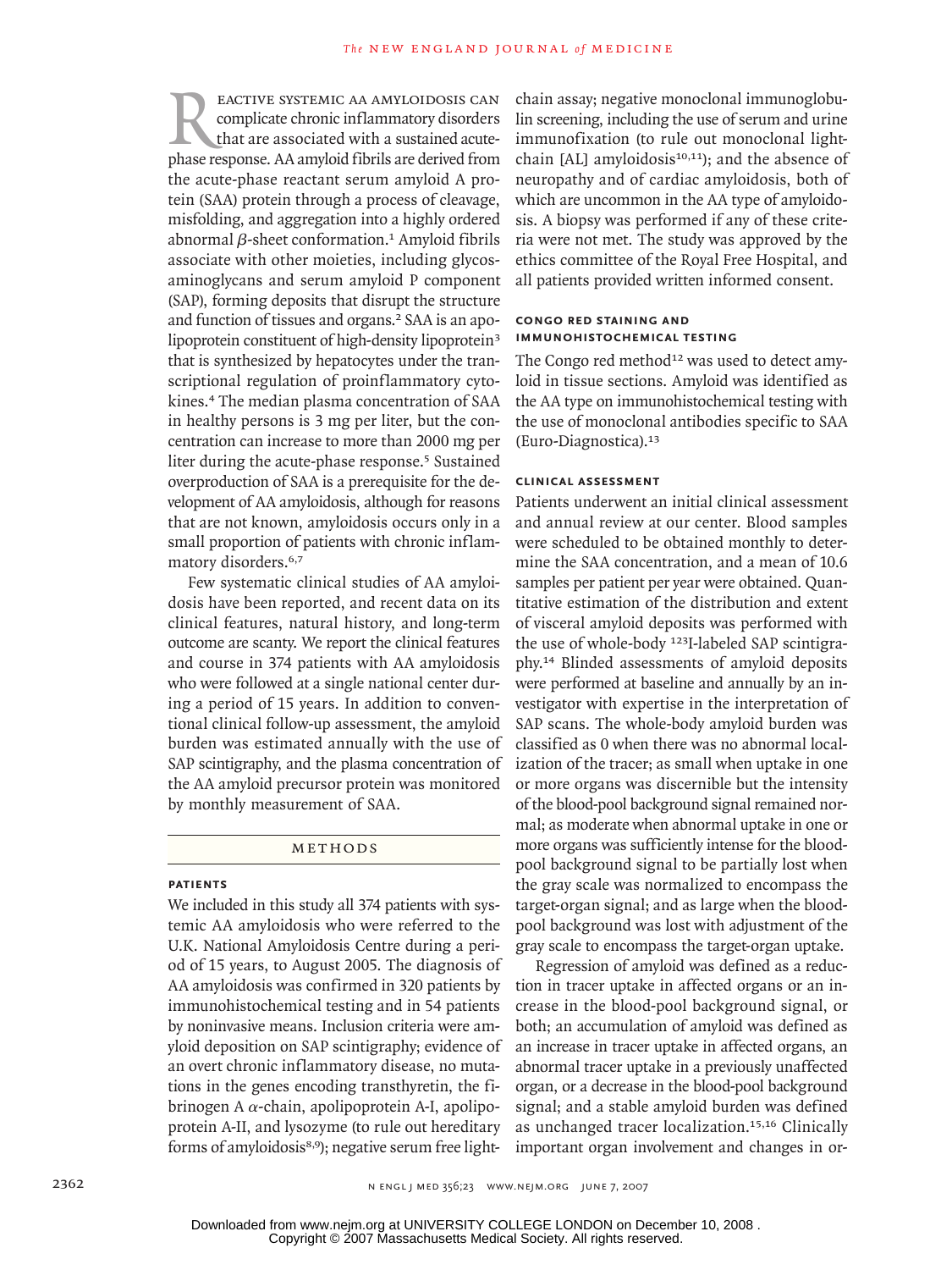gan function were defined according to international consensus criteria.17 Deteriorating kidney function was categorized as either the onset of end-stage renal failure, defined by a requirement for long-term dialysis, or as an increase of 25% or more in the serum creatinine concentration or a decrease of 25% or more in creatinine clearance measured by 24-hour urine collection. In patients in whom the serum creatinine concentration or creatinine clearance did not deteriorate by 25% or more, renal function was deemed to have deteriorated if urinary protein excretion had increased by 50% or more and by more than 1 g per day (24 hours). Renal function was categorized as im-

creatinine clearance improved by 25% or more, or if these values did not worsen if 24-hour urinary protein excretion decreased by more than 50% and by more than 0.5 g. Patients whose condition met none of these criteria were classified as having stable kidney function. SAA was assayed with the use of latex-enhanced immunonephelometry (BN II analyzer, Dade Behring) with the use of the World Health Organization's International Reference Standard.5,18,19

# **TREATMENT**

proved if the serum creatinine concentration or (Table 1) and reducing the SAA concentration as Treatment was undertaken with the objective of suppressing underlying inflammatory disease

| Table 1. Underlying Disorders and Treatment in 374 Patients with AA Amyloidosis.* |                     |                                                                                                                                                                                                                                                      |  |  |  |
|-----------------------------------------------------------------------------------|---------------------|------------------------------------------------------------------------------------------------------------------------------------------------------------------------------------------------------------------------------------------------------|--|--|--|
| <b>Underlying Disorder</b>                                                        | No. of Patients (%) | <b>Examples of Treatment</b>                                                                                                                                                                                                                         |  |  |  |
| Chronic inflammatory arthritis                                                    | 224(60)             | Immunosuppressive agents: chlorambucil (Leukeran, GlaxoSmithKline)<br>or cyclophosphamide (Cytoxan, Bristol-Myers Squibb); methotrexate<br>(Rheumatrex, Wyeth-Ayerst). Biologic agents: anti-TNF therapies and<br>interleukin-1-receptor antagonists |  |  |  |
| Rheumatoid arthritis                                                              | 123(33)             |                                                                                                                                                                                                                                                      |  |  |  |
| Juvenile idiopathic arthritis                                                     | 64 (17)             |                                                                                                                                                                                                                                                      |  |  |  |
| Other chronic inflammatory<br>arthritides                                         | 37(10)              |                                                                                                                                                                                                                                                      |  |  |  |
| Chronic sepsis                                                                    | 56 (15)             |                                                                                                                                                                                                                                                      |  |  |  |
| <b>Bronchiectasis</b>                                                             | 20(5)               | Surgery, physiotherapy, and antibiotics                                                                                                                                                                                                              |  |  |  |
| Injection-drug abuse                                                              | 13(4)               | Drug rehabilitation programs and antibiotics                                                                                                                                                                                                         |  |  |  |
| Complications of paraplegia (infected<br>pressure sores, urinary infection)       | 8(2)                | Physiotherapy, treatment of pressure ulcers, procedures for urinary drain-<br>age, and antibiotics                                                                                                                                                   |  |  |  |
| Other                                                                             | 7(2)                | Surgery and antibiotics                                                                                                                                                                                                                              |  |  |  |
| Osteomyelitis                                                                     | 5(1)                | Surgery and antibiotics                                                                                                                                                                                                                              |  |  |  |
| <b>Tuberculosis</b>                                                               | 3(1)                | Antituberculous therapy                                                                                                                                                                                                                              |  |  |  |
| Periodic fever syndromes                                                          | 32 (9)              |                                                                                                                                                                                                                                                      |  |  |  |
| Familial Mediterranean fever                                                      | 20(5)               | Colchicine                                                                                                                                                                                                                                           |  |  |  |
| TNF-receptor-associated periodic fever<br>syndrome                                | 6(2)                | Anti-TNF therapy                                                                                                                                                                                                                                     |  |  |  |
| Muckle-Wells syndrome                                                             | 4(1)                | Interleukin-1-receptor antagonist                                                                                                                                                                                                                    |  |  |  |
| Hyper-IgD and periodic fever syndrome                                             | $2 (-1)$            | Anti-TNF therapies and interleukin-1-receptor antagonist                                                                                                                                                                                             |  |  |  |
| Crohn's disease                                                                   | 17(5)               | Anti-TNF therapies, surgical resection, immunosuppressive agents                                                                                                                                                                                     |  |  |  |
| Miscellaneous                                                                     | 22(6)               |                                                                                                                                                                                                                                                      |  |  |  |
| Castleman's disease                                                               | 7(2)                | Surgical excision                                                                                                                                                                                                                                    |  |  |  |
| Neoplasia (lymphoma, mesothelioma)                                                | 4(1)                | Chemotherapy                                                                                                                                                                                                                                         |  |  |  |
| Vasculitis                                                                        | 4(1)                | Immunosuppressive agents                                                                                                                                                                                                                             |  |  |  |
| Other                                                                             | $7 (-2)$            |                                                                                                                                                                                                                                                      |  |  |  |
| Unknown                                                                           | 23(6)               |                                                                                                                                                                                                                                                      |  |  |  |

\* Percentages may not sum to 100 because of rounding. A patient may have had more than one underlying disease. TNF denotes tumor necrosis factor.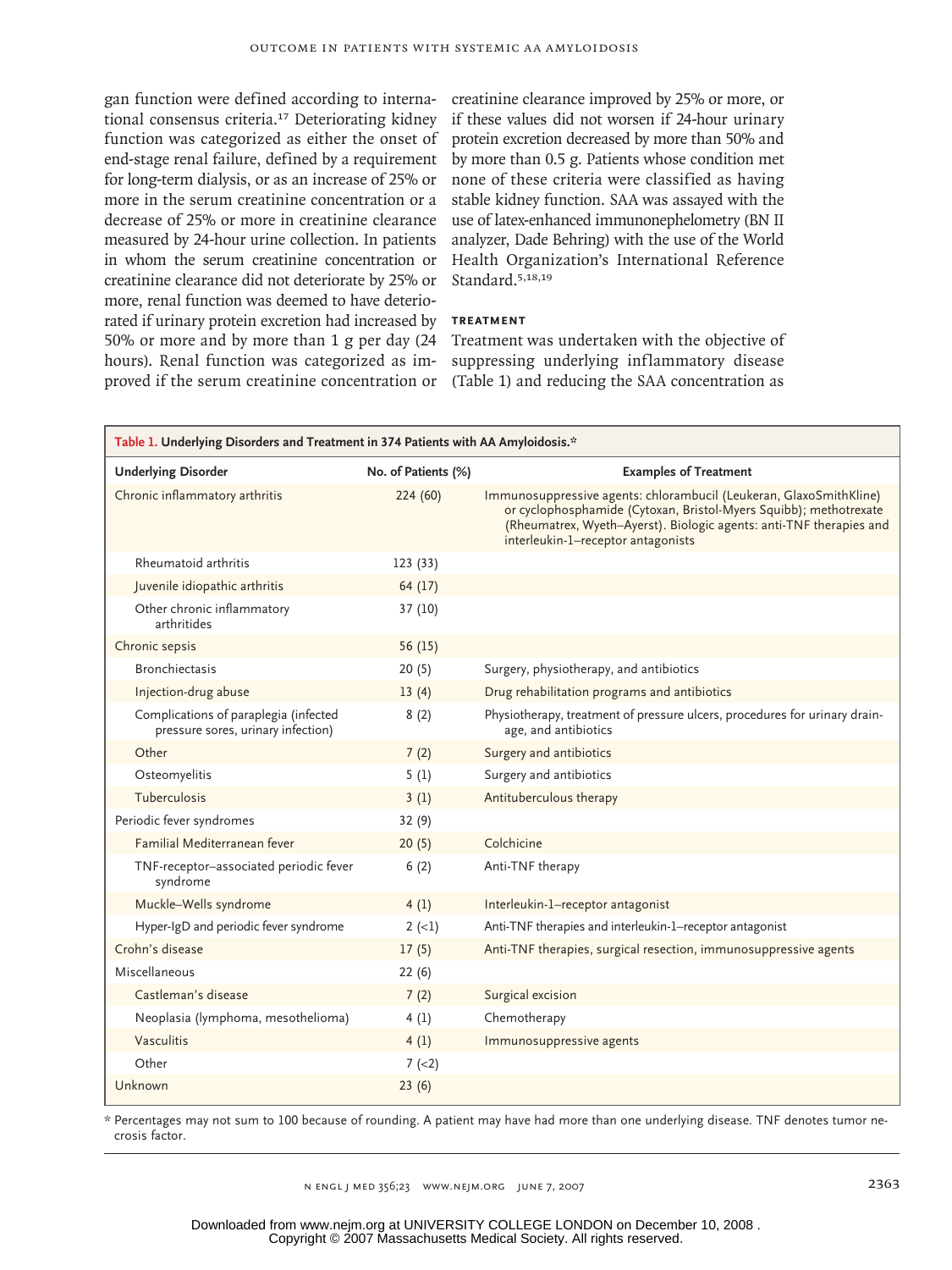much as possible. Patients also received supportive care, including, when required, renal-replacement therapy.

## **STATISTICAL ANALYSIS**

Survival and time from the diagnosis of amyloidosis to end-stage renal failure (dependence on dialysis) were estimated in Kaplan–Meier analyses. Changes in renal function were analyzed in the subgroup of 257 patients who had a creatinine clearance greater than 20 ml per minute (0.3 ml per second) at baseline — that is, those in whom progression to end-stage renal failure was not deemed to be inevitable. Relationships of a variety of factors with survival and with the development of end-stage renal failure were examined with the use of Cox regression analysis. Potential covariates were categorized as factors that were fixed at the baseline assessment (age, sex, race or ethnic group, calendar year when amyloidosis was diagnosed, initial amyloid burden and renal function, evidence of hepatic amyloid, underlying disease, and duration of inflammatory disease before diagnosis) or as factors that could vary between annual followup assessments. Race or ethnic group was selfreported. Factors that could vary (changes in amyloid burden, serum albumin concentration, median SAA concentration, creatinine concentration, creatinine clearance, proteinuria, and the development of end-stage renal failure) were incorporated into the Cox model as time-dependent covariates.

The data set that was extracted consisted of yearly summaries (medians) of SAA values for each patient (e.g., the median SAA value for year 1 was calculated as the median value of all the measurements obtained during the first year of follow-up), and these values were updated in the Cox model at yearly intervals. Changes in the amyloid burden were assessed annually and updated in the model at each annual follow-up assessment, along with renal-function status and serum albumin concentration; end-stage renal failure was incorporated in the model as a binary variable with a value of 0 before the onset of end-stage renal failure and of 1 thereafter. Continuous measurements were categorized into octiles, and unadjusted relative risks were examined to assess whether it was appropriate to simplify the models by including each measurement in the model as a continuous covariate (possibly after log transformation). Variables that were significant in the univariate models (P<0.01) were analyzed in a multivariate regression

model with the use of a backward-selection procedure and SAS software, version 9.1.

# R esult s

# **BASELINE CHARACTERISTICS**

Baseline characteristics of the 374 patients are listed in Table 2. The most frequent underlying disorder was inflammatory arthritis (Table 1). Rare causes of AA amyloidosis included vasculitis, sickle cell anemia, malignant disease, epidermolysis bullosa, and cyclic neutropenia. For 23 patients, the precise nature of the inflammatory disorder could not be established, despite extensive investigation. The median duration of symptomatic inflammatory disease before the diagnosis of amyloidosis was 17 years, and there were no significant differences in latency among the various underlying disorders.

The predominant feature of amyloidosis at diagnosis was renal dysfunction; in 97% of patients, more than 500 mg of protein per day was excreted or the serum creatinine concentration was more than 1.5 mg per deciliter (133 μmol per liter), or both; at diagnosis, 41 patients (11%) had end-stage renal failure. Median protein excretion among the 333 patients not requiring dialysis was 3.9 g per day (interquartile range, 1.9 to 6.3); of these patients, 12% had urinary protein excretion of more than 10 g per day, and 2% had urinary protein excretion of more than 20 g per day; the serum albumin concentration was less than 3.5 g per deciliter in 184 patients (55%). Among those not requiring dialysis, the median serum creatinine concentration at baseline was 1.2 mg per deciliter (interquartile range, 0.8 to 2.4) (106  $\mu$ mol per liter [interquartile range, 71 to 212]); the serum creatinine concentration was less than 3.0 mg per deciliter (265  $\mu$ mol per liter) at diagnosis in 75% of patients.

Hepatomegaly was present on examination at baseline in 35 patients (9%), but hepatic amyloid deposits were evident on SAP scintigraphy in 85 patients (23%). Serum alkaline phosphatase concentrations greater than 1.5 times the upper limit of the normal range (which varies according to age, sex, and method of analysis), a value that is widely regarded as suggesting liver involvement in amyloidosis,<sup>17</sup> were present in 21 patients with hepatic amyloidosis but also in 25 patients who had normal liver signal on SAP scintigraphy. The median SAA concentration in these patients was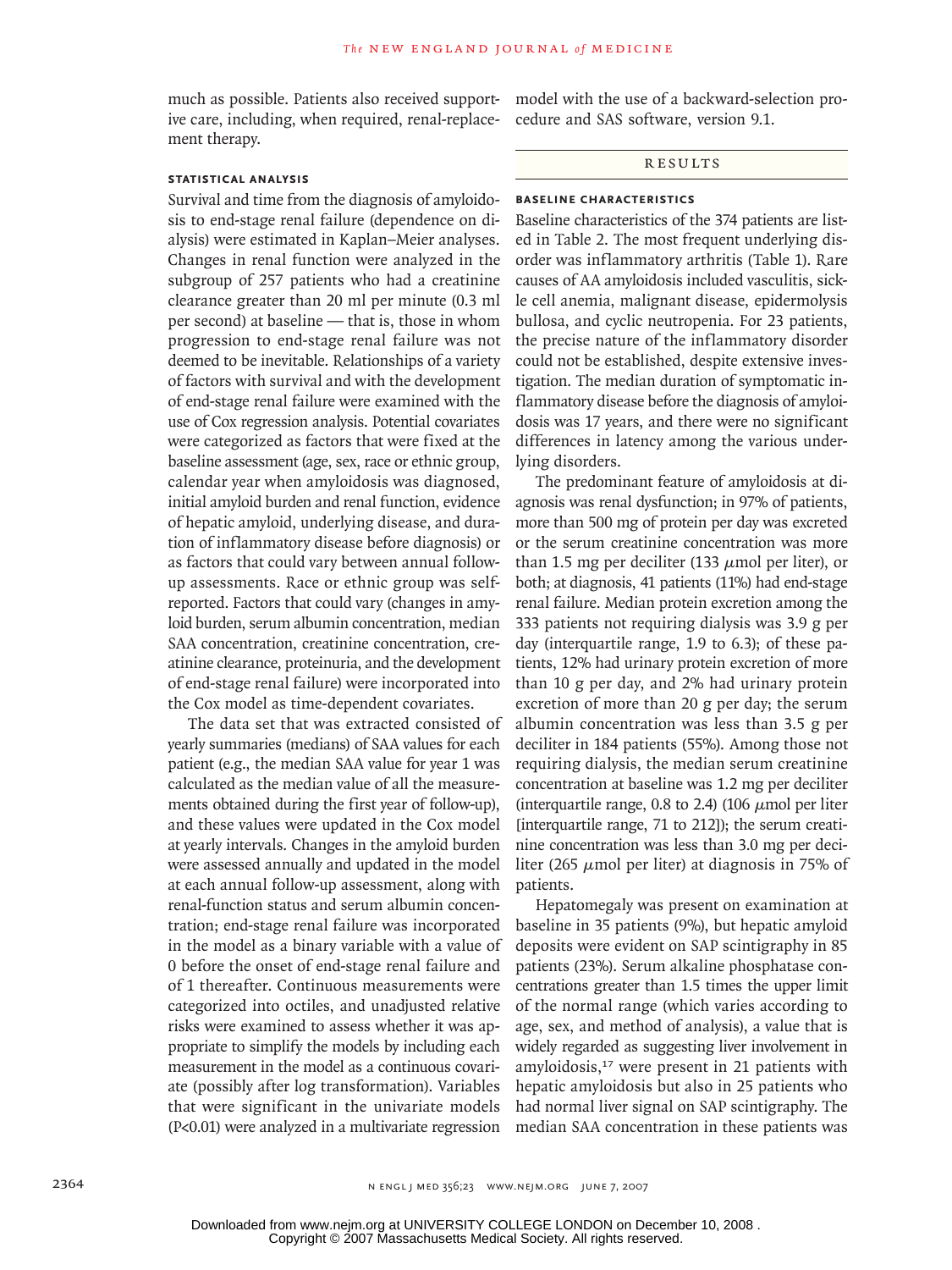| Table 2. Characteristics of Patients at Baseline.* |                                    |                                                                         |  |  |
|----------------------------------------------------|------------------------------------|-------------------------------------------------------------------------|--|--|
| Characteristic                                     | <b>All Patients</b><br>$(N = 374)$ | <b>Patients with Creatinine</b><br>Clearance > 20 ml/min<br>$(N = 257)$ |  |  |
| Male sex — no. $(%)$                               | 210(56)                            | 140(54)                                                                 |  |  |
| Race or ethnic group - no. (%) +                   |                                    |                                                                         |  |  |
| White                                              | 307 (82)                           | 214 (83)                                                                |  |  |
| South Asian                                        | 27(7)                              | 17(7)                                                                   |  |  |
| Other                                              | 40(11)                             | 26(10)                                                                  |  |  |
| Age at diagnosis - yr                              |                                    |                                                                         |  |  |
| Median                                             | 50                                 | 47                                                                      |  |  |
| Range                                              | $9 - 87$                           | $9 - 78$                                                                |  |  |
| Duration of inflammatory disease at diagnosis - yr |                                    |                                                                         |  |  |
| Median                                             | 17                                 | 18                                                                      |  |  |
| Range                                              | $0 - 68$                           | $2 - 68$                                                                |  |  |
| Amyloid load on SAP scintigraphy - no. (%)         |                                    |                                                                         |  |  |
| Small                                              | 96 (26)                            | 71 (28)                                                                 |  |  |
| Moderate                                           | 213(57)                            | 144 (56)                                                                |  |  |
| Large                                              | 63(17)                             | 42 (16)                                                                 |  |  |
| Hepatic amyloid deposits at baseline - no. (%)     | 85 (23)                            | 54 (21)                                                                 |  |  |
| End-stage renal failure - no. (%)                  |                                    |                                                                         |  |  |
| Present at baseline                                | 41(11)                             | <b>NA</b>                                                               |  |  |
| Developed during follow-up                         | 110(33)                            | 59 (23)                                                                 |  |  |
| Death during follow-up                             | 163(44)                            | 101 (39)                                                                |  |  |
| Baseline laboratory values                         |                                    |                                                                         |  |  |
| SAA - mg/liter                                     |                                    |                                                                         |  |  |
| Median                                             | 28                                 | 26.5                                                                    |  |  |
| Range                                              | $0.7 - 1610$                       | $0.7 - 1610$                                                            |  |  |
| C-reactive protein - mg/liter                      |                                    |                                                                         |  |  |
| Median                                             | 20                                 | 17                                                                      |  |  |
| Range                                              | $0.7 - 206$                        | $0.7 - 187$                                                             |  |  |
| Serum creatinine - mg/dl                           |                                    |                                                                         |  |  |
| Median                                             | 1.78                               | 1.12                                                                    |  |  |
| Kange                                              | $0.37 - 13.9$                      | $0.37 - 3.32$                                                           |  |  |
| Creatinine clearance - ml/min                      |                                    |                                                                         |  |  |
| Median                                             | 41                                 | 63                                                                      |  |  |
| Range                                              | $0 - 186$                          | $20 - 186$                                                              |  |  |
| Proteinuria - g of protein/day                     |                                    |                                                                         |  |  |
| Median                                             | 3.9                                | 3.6                                                                     |  |  |
| Range                                              | $0 - 26.0$                         | $0 - 21$                                                                |  |  |
| Albumin - g/dl                                     |                                    |                                                                         |  |  |
| Median                                             | 3.0                                | 3.0                                                                     |  |  |
| Range                                              | $0.8 - 4.9$                        | $0.8 - 4.9$                                                             |  |  |

\* To convert the values for creatinine to millimoles per liter, multiply by 88.4. To convert the values for creatinine clearance to milliliters per second, multiply by 0.01667. SAP denotes serum amyloid P component, and NA not applicable. † Race or ethnic group was self-reported.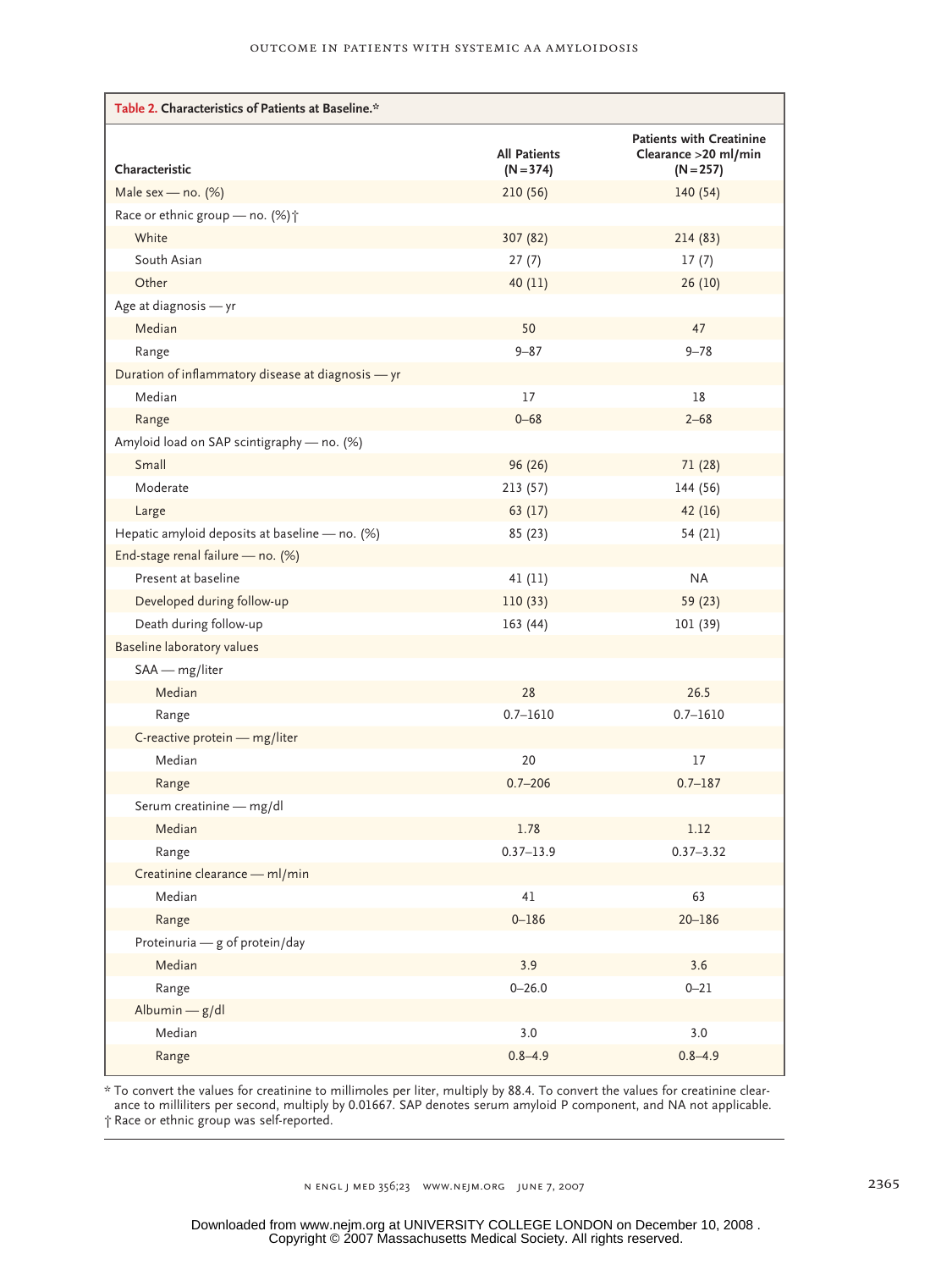

**Figure 1. Changes in Amyloid Burden from Baseline to Most Recent Follow-up in 221 Patients and Changes in Amyloid Burden and Renal Function during Follow-up in 178 Patients with a Baseline Creatinine Clearance of More Than 20 ml per Minute.**

test. The change in the amyloid burden was measured with the use of <sup>123</sup>I-labeled SAP scintigraphy. The dots represent the median SAA whose renal function improved, 8 mg per liter in the 38 patients whose renal function was stable, and 28 mg per liter in the 86 patients mode renal function improver, a mg permeral mode of parents investorial interest has exact, and as mg permeral mode of parents<br>whose renal function worsened (P<0.001, by the Kruskal–Wallis test). Within each category of ch in whom it progressed. For patients whose renal function improved, median SAA concentrations were compared with the use of the In whom it progressed. For patients whose renal function improved, median *SAA* concentrations were compared with the use of the Marin-Wallis Mann–Whitney test; for those whose renal function remained stable or worsened, s values for each patient, and the lines represent the median values in each group. of SAA differed significantly among patients in whom the amyloid burden had regressed, those in whom it remained stable, and those Patients for whom at least one follow-up assessment was available were included in the analysis. In Panel A, the median SAA value is indicated (P<0.001, by the Kruskal–Wallis test). In Panel B, the median SAA value during follow-up was 6 mg per liter in the 54 patients

> **Figure has been redrawn and type has been reset. Please check carefully.**

51 mg per liter, a finding that is consistent with 224 pa increased production of alkaline phosphatase as an acute-phase reactant. No patient had jaundice, elevated serum aminotransferase concentrations, or hepatic synthetic dysfunction.

Cardiac failure attributable to amyloidosis was present in only 1 patient, and findings consistent with cardiac infiltration were present in only 2 of at baseline in all but four patients, each of whom

224 patients who underwent echocardiography. No patient had symptomatic autonomic neuropathy, and although adrenal amyloid deposits were evident on SAP scintigraphy in 41% of the patients, only five required long-term adrenocorticoid replacement therapy.

SAP scintigraphy was diagnostic of amyloidosis

Copyright © 2007 Massachusetts Medical Society. All rights reserved. Downloaded from www.nejm.org at UNIVERSITY COLLEGE LONDON on December 10, 2008 .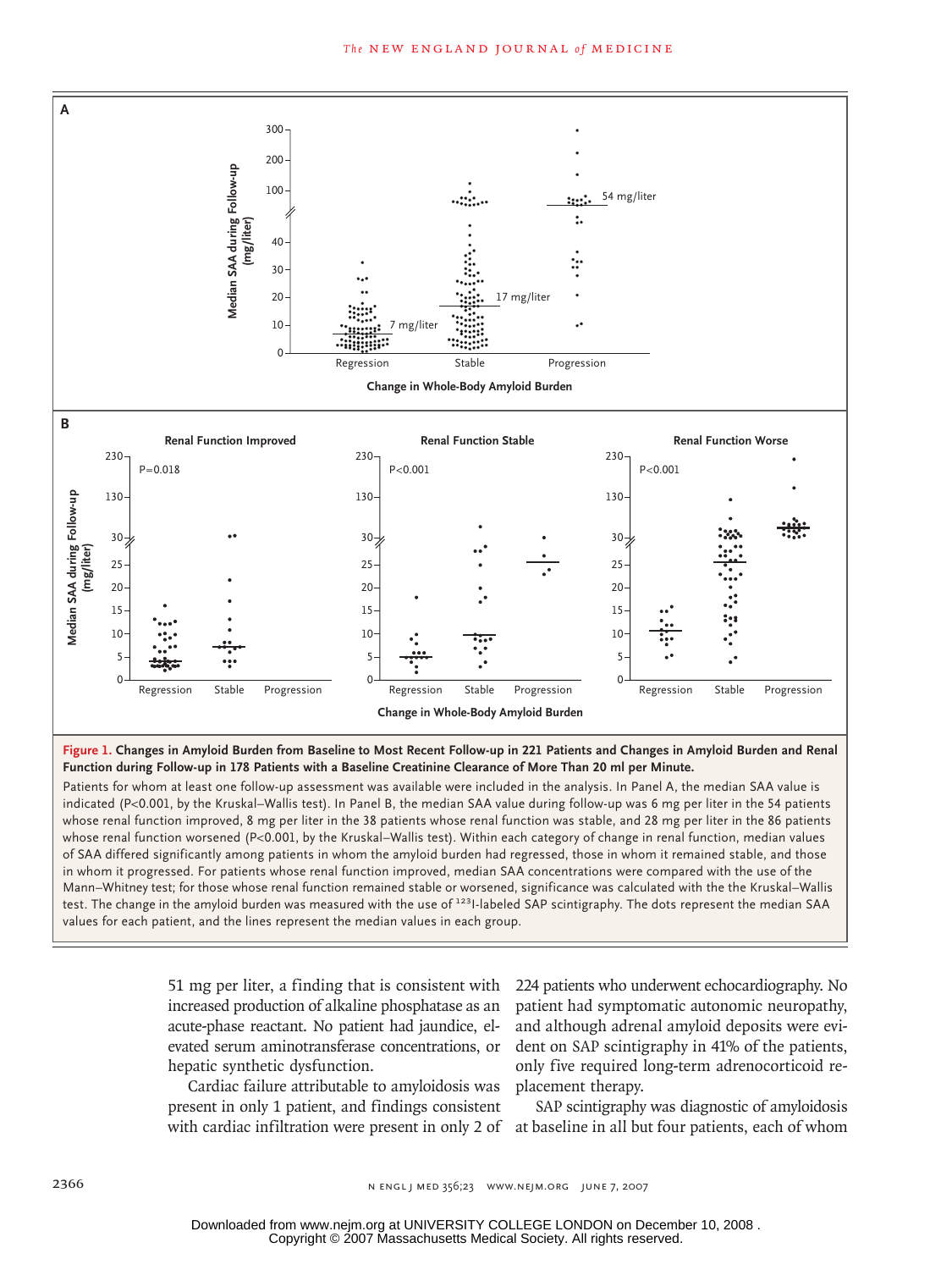had nonfunctioning atrophic kidneys and had undergone splenectomy. In 370 patients (99%), the scans showed striking splenic amyloid deposits, and in 331 patients (89%), the scans also showed renal or adrenal deposits, or both.

## **CLINICAL COURSE AND OUTCOME**

The cohort was followed for a median of 86 months (range, 2 to 447) after diagnosis, representing 2673 person-years. Forty-seven patients (13%) were lost to follow-up, and data for them were censored as of the date of the last contact. A total of 221 patients underwent serial SAP scintigraphy; in 27 (12%) the amyloid burden increased, in 107 (48%) it was unchanged, and in 87 (39%) there was evidence of regression from baseline to the most recent followup assessment (Fig. 1 and 2). SAA values were significantly lower in patients in whom amyloid deposits regressed (median, 7 mg per liter) than in those in whom the amyloid burden increased (median, 54 mg per liter) (P<0.001).

A total of 163 patients (44%) died, and the median survival from diagnosis was 133 months (95% confidence interval [CI], 100 to 153) in the Kaplan–Meier analysis. The median SAA concentration during each year of follow-up was strongly associated with survival (Table 3); the relative risk of death among patients with an SAA concentration of less than 4 mg per liter (the lowest octile) was almost 18 times lower than among patients with an SAA concentration of 155 mg per liter or greater (the highest octile). Even among those in the second-lowest octile, the very modest elevation in the SAA concentration of 4 to 9 mg per liter, which is widely cited as within the normal reference range, was associated with a risk of death that was increased by a factor of 4, as compared with those with SAA concentrations in the lowest octile.

Other factors associated with increased mortality were older age (relative risk of death, 1.53 for each additional decade of age [95% CI, 1.34 to 1.74]; P<0.001) and end-stage renal failure (relative risk, 2.97 [95% CI, 2.10 to 4.21]; P<0.001) (Table 4). In contrast, underlying periodic fever syndromes and evidence of regression of amyloid on serial SAP scintigraphy were both associated with reduced mortality (relative risk of death, 0.36 [95% CI, 0.14 to 0.88; P=0.03] and 0.13 [95% CI, 0.02 to 0.94;  $P=0.04$ ], respectively) (Table 4).

Among the 257 patients who had a creatinine clearance greater than 20 ml per minute at baseline, 59 (23%) had progression to end-stage renal failure; the estimated median time to end-stage renal failure from diagnosis was 256 months in the Kaplan–Meier analysis. The relative risk of endstage renal failure was 1.24 (95% CI, 1.08 to 1.43; P=0.002) for each doubling of the SAA concentration. Among 178 patients for whom at least one



# in a Patient with Familial Mediterranean Fever. **Figure 2. Regression of AA Amyloid Deposits**

A patient with extensive amyloidosis complicating unblood-pool background. The median SAA concentration ly responded to colchicine therapy, underwent serial 123<sub>1</sub>-labeled SAP scintigraphy. The anterior whole-body treated familial Mediterranean fever, which subsequentimage obtained at diagnosis (Panel A) shows hepatic and splenic amyloid deposits, whereas the follow-up **Figure has been redrawn and type has been reset. Please check carefully.** image obtained 5 years later (Panel B) shows only minor residual amyloid deposits in the spleen with a normal during the 5-year interval was 3 mg per liter.

**Table 3. Unadjusted Relative Risk of Death Associated with the Most Recent Median Annual SAA Concentration during Follow-up.\***

| Relative Risk (95% CI) | P Value |
|------------------------|---------|
| 1.0                    |         |
| $3.9(1.5-10.4)$        | 0.007   |
| $5.1(2.7-9.4)$         | 0.003   |
| $7.0(3.7-13.4)$        | 0.07    |
| $9.1(4.8-17.2)$        | 0.008   |
| $12.1(6.9-21.4)$       | < 0.001 |
| $17.0(8.6-33.8)$       | < 0.001 |
| $17.7(8.7-36.0)$       | < 0.001 |
|                        |         |

\* The SAA value is the median concentration within each 12-month period and was incorporated into the Cox regression model as a time-dependent covariate.

n engl j med 356;23 www.nejm.org june 7, 2007 2367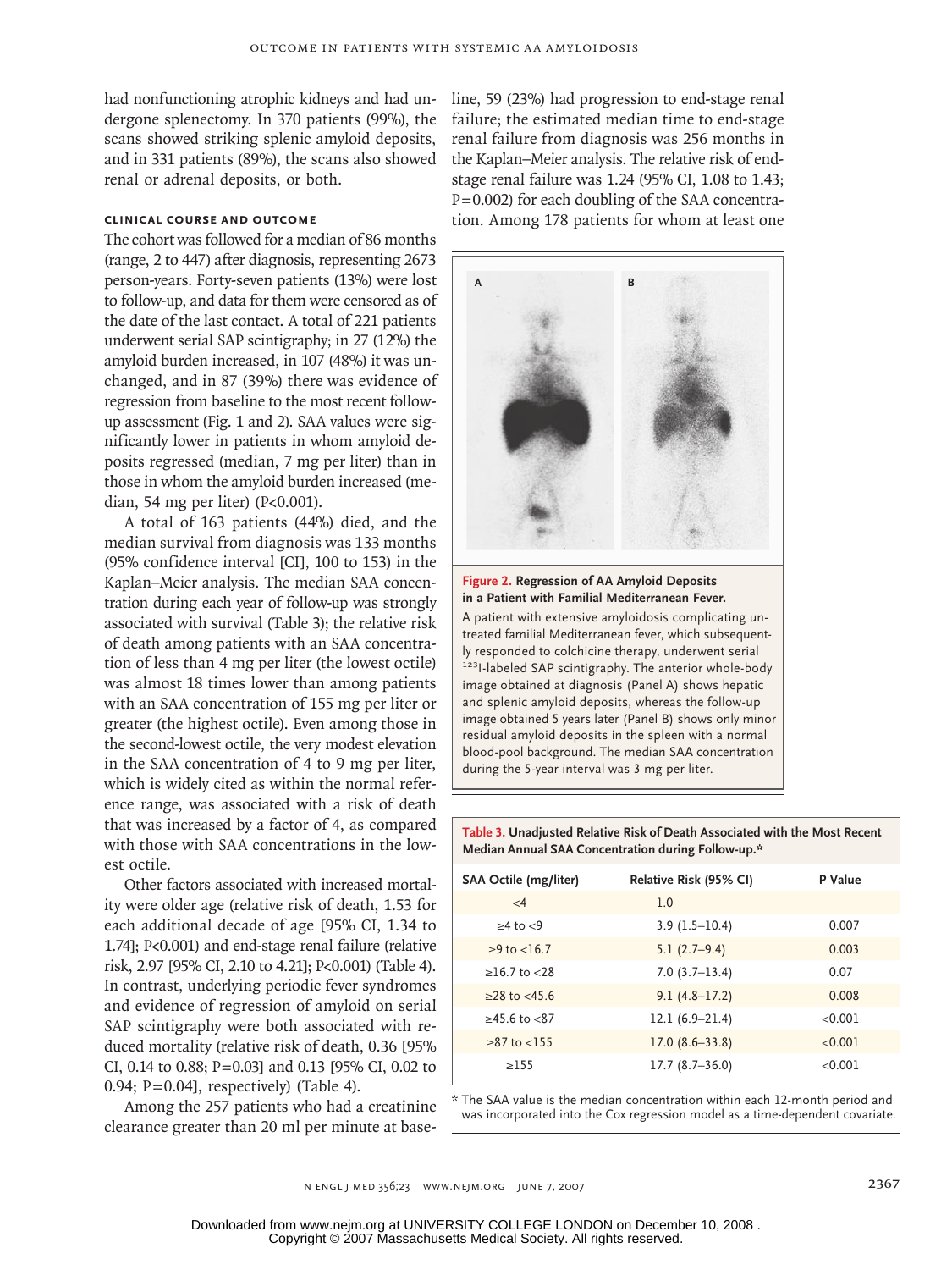| Table 4. Factors Significantly Associated with the Risk of Death or Progression to End-Stage Renal Failure (Cox Regression Models).* |                                                          |         |                                            |         |  |
|--------------------------------------------------------------------------------------------------------------------------------------|----------------------------------------------------------|---------|--------------------------------------------|---------|--|
| Factor                                                                                                                               | <b>Unadjusted Relative Risk</b><br>(95% CI) <sup>+</sup> | P Value | <b>Adjusted Relative Risk</b><br>(95% CI); | P Value |  |
| Associated with death                                                                                                                |                                                          |         |                                            |         |  |
| Factors at baseline                                                                                                                  |                                                          |         |                                            |         |  |
| Age (per additional decade of age)                                                                                                   | $1.62$ (1.45-1.81)                                       | < 0.001 | $1.53(1.34-1.74)$                          | < 0.001 |  |
| White race                                                                                                                           | $2.03$ (1.18-3.52)                                       | 0.01    |                                            |         |  |
| Underlying disease                                                                                                                   |                                                          |         |                                            |         |  |
| Rheumatoid arthritis                                                                                                                 | 1.00                                                     |         |                                            |         |  |
| Juvenile idiopathic arthritis                                                                                                        | $0.23(0.14 - 0.38)$                                      | < 0.001 |                                            |         |  |
| Periodic fever syndromes                                                                                                             | $0.21(0.09 - 0.49)$                                      | < 0.001 | $0.36(0.14 - 0.88)$                        | 0.03    |  |
| Crohn's disease                                                                                                                      | $0.31(0.11 - 0.85)$                                      | 0.02    |                                            |         |  |
| Undetermined disease                                                                                                                 | $0.27(0.10 - 0.73)$                                      | 0.01    |                                            |         |  |
| Amyloid burden on SAP scintigraphy                                                                                                   |                                                          |         |                                            |         |  |
| Small                                                                                                                                | 1.00                                                     |         |                                            |         |  |
| Moderate                                                                                                                             | $1.55(1.04-2.33)$                                        | 0.03    |                                            |         |  |
| Large                                                                                                                                | $1.99(1.22 - 3.25)$                                      | 0.006   |                                            |         |  |
| Duration of inflammatory disease (per 5-yr interval)                                                                                 | $1.09(102 - 1.17)$                                       | 0.01    |                                            |         |  |
| Factors that could change during follow-up                                                                                           |                                                          |         |                                            |         |  |
| Serum albumin $(\ge 0.5 \text{ g/d})$                                                                                                | $0.78(0.72 - 0.86)$                                      | < 0.001 |                                            |         |  |
| SAA (by a factor $\geq$ 2)                                                                                                           | $1.39(1.28 - 1.51)$                                      | < 0.001 | $1.27(1.16-1.40)$                          | < 0.001 |  |
| Serum creatinine (by a factor ≥2)                                                                                                    | $1.44(1.26-1.64)$                                        | < 0.001 |                                            |         |  |
| Creatinine clearance (≥5 ml/min)                                                                                                     | $0.95(0.93 - 0.97)$                                      | < 0.001 |                                            |         |  |
| End-stage renal failure                                                                                                              | $2.85(2.10-3.89)$                                        | < 0.001 | $2.97(2.10-4.21)$                          | < 0.001 |  |
| Change in amyloid deposits                                                                                                           |                                                          |         |                                            |         |  |
| Progressed                                                                                                                           | $1.41(0.91 - 2.18)$                                      | 0.13    |                                            |         |  |
| Stable                                                                                                                               | 1.00                                                     |         |                                            |         |  |
| Regressed                                                                                                                            | $0.15(0.08 - 0.32)$                                      | < 0.001 | $0.13(0.02 - 0.94)$                        | 0.04    |  |

assessment during follow-up was available, renal function improved in 54 patients and deteriorated in 86 patients, and improvement was associated with median SAA values of 6 mg per liter and 28 mg per liter, respectively (P<0.001 by the Kruskal– Wallis test) (Fig. 1). Among the 92 patients in whom values for creatinine clearance remained stable or improved, the nephrotic syndrome abated in 33 patients after a median of 29 months, as defined by the disappearance of edema, a decrease in urinary protein excretion to less than 3 g per day, and an increase in the serum albumin concentration to 3.5 g per deciliter or more.

Cox regression analyses (Table 4) indicated that the relative risk of progression to end-stage renal failure was four times as high among patients who had underlying Crohn's disease or chronic sepsis as among those who did not  $(P=0.01$  and  $P=0.006$ , respectively) and two times as high among patients who had hepatic amyloid deposits at baseline as among those who did not  $(P=0.04)$ . The relative risk of progression to end-stage renal failure was also increased among patients whose renal function was relatively worse at baseline, with an increase by a factor of 5 for each doubling of the baseline serum creatinine concentration (P<0.001).

Five patients had a very rapid and striking relapse of proteinuric renal dysfunction when there was a flare of inflammatory disease activity during follow-up. For example, the amyloid-related nephrotic syndrome resolved gradually over a period of 4 years in a patient whose underlying rheuma-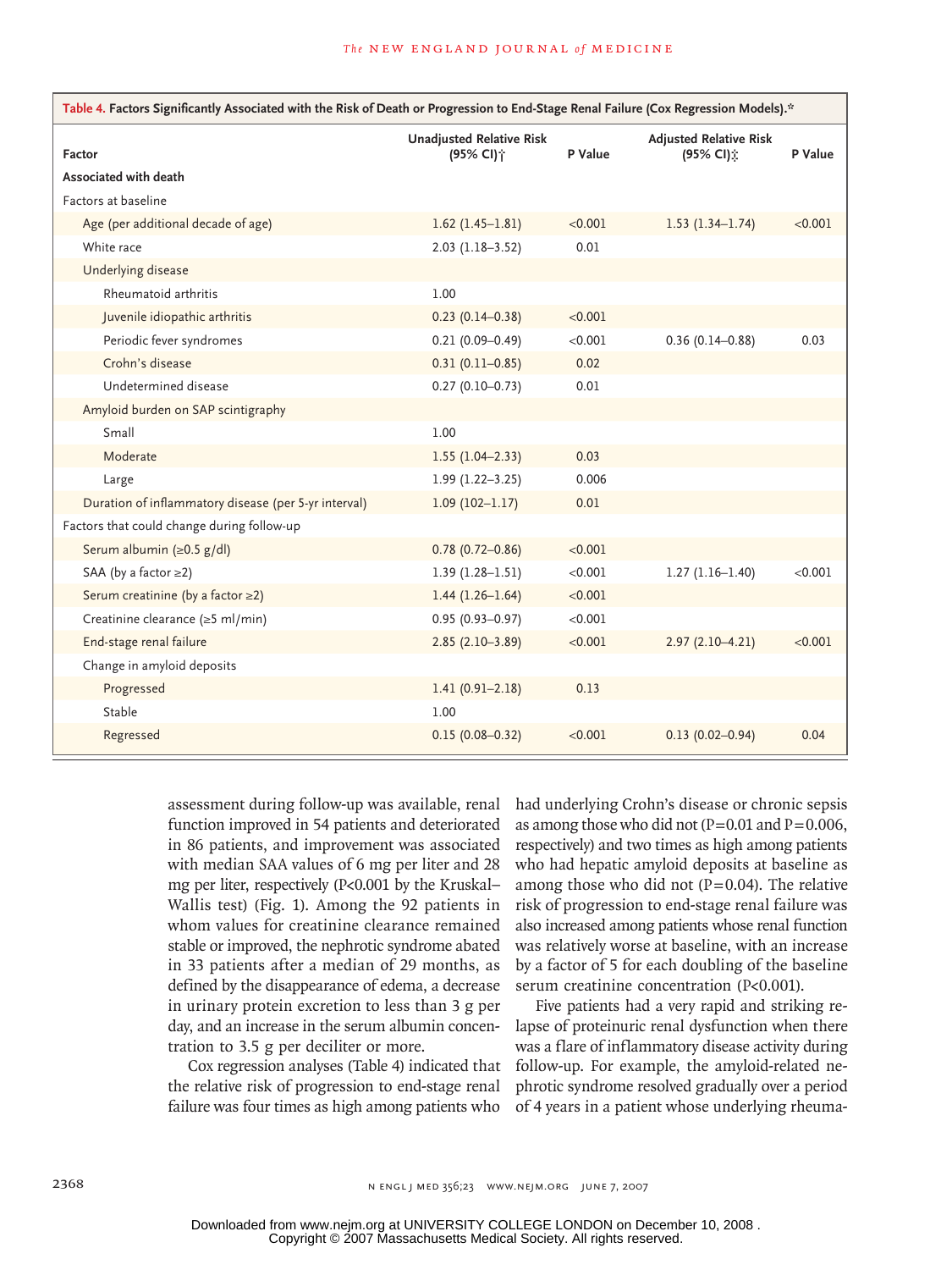| Table 4. (Continued.)                                  |                                                          |         |                                             |         |  |  |
|--------------------------------------------------------|----------------------------------------------------------|---------|---------------------------------------------|---------|--|--|
| Factor                                                 | <b>Unadjusted Relative Risk</b><br>(95% CI) <sup>+</sup> | P Value | <b>Adjusted Relative Risk</b><br>(95% CI) 立 | P Value |  |  |
| Associated with progression to end-stage renal failure |                                                          |         |                                             |         |  |  |
| Factors at baseline                                    |                                                          |         |                                             |         |  |  |
| Underlying disease                                     |                                                          |         |                                             |         |  |  |
| Rheumatoid arthritis                                   | 1.00                                                     |         |                                             |         |  |  |
| Juvenile idiopathic arthritis                          | $0.43(0.19 - 0.98)$                                      | 0.04    |                                             |         |  |  |
| Chronic sepsis                                         | $2.38(0.96 - 5.91)$                                      | 0.06    | $4.01(1.49 - 0.78)$                         | 0.006   |  |  |
| Crohn's disease                                        | $5.48(1.94 - 5.48)$                                      | 0.001   | $4.14(1.32 - 2.95)$                         | 0.01    |  |  |
| Amyloid burden                                         |                                                          |         |                                             |         |  |  |
| Small                                                  | 1.00                                                     |         |                                             |         |  |  |
| Moderate                                               | $2.08(1.06-4.11)$                                        | 0.03    |                                             |         |  |  |
| Large                                                  | $2.71(1.15-6.37)$                                        | 0.02    |                                             |         |  |  |
| Hepatic amyloid deposits                               | $1.75(0.97 - 3.17)$                                      | 0.06    | $1.98(1.02 - 3.82)$                         | 0.04    |  |  |
| Duration of inflammatory disease (per 5-yr interval)   | $1.15(1.02 - 1.30)$                                      | 0.03    |                                             |         |  |  |
| Serum creatinine (by a factor ≥2)                      | $2.31(1.67 - 3.20)$                                      | < 0.001 | $5.04(2.47-10.30)$                          | < 0.001 |  |  |
| Factors that could change during follow-up             |                                                          |         |                                             |         |  |  |
| Serum albumin (≥0.5 g/dl)                              | $0.74(0.64 - 0.86)$                                      | < 0.001 | $0.82(0.70 - 0.96)$                         | 0.01    |  |  |
| SAA (by a factor $\geq$ 2)                             | $1.32(1.16 - 1.50)$                                      | < 0.001 | $1.24(1.08-1.43)$                           | 0.002   |  |  |
| Change in amyloid deposits                             |                                                          |         |                                             |         |  |  |
| Progressed                                             | $3.14(1.67 - 5.90)$                                      | < 0.001 |                                             |         |  |  |
| Stable                                                 | 1.00                                                     |         |                                             |         |  |  |
| Regressed                                              | $0.46(0.21 - 1.02)$                                      | 0.06    |                                             |         |  |  |

\* Race or ethnic group was self-reported.

† In the univariate (unadjusted) analyses, factors that were not significant (P>0.01) were sex, year of diagnosis of AA amyloidosis, evidence of hepatic amyloid deposits at baseline, and proteinuria.

‡ In the multivariate (adjusted) model, patients who had periodic fever syndromes were compared with those who had any of the other underlying diseases, and patients in whom amyloid deposits regressed were compared with those in whom amyloid deposits remained stable or progressed.

toid arthritis was in sustained complete remission, yet when an intense acute-phase reaction associated with community-acquired pneumonia developed in this patient, the nephrotic syndrome recurred within 2 weeks. Her renal function normalized again during the ensuing 2 years.

# Discussion

This study involving patients with AA amyloidosis included specific quantitative measurements of the whole-body amyloid burden on SAP scintigraphy and the circulating AA amyloid fibril precursor SAA. Observations that challenge the still widespread perception of amyloidosis as an inexorably progressive disease include the demonstration that AA amyloid deposits often regress and that survival is prolonged in patients in whom the circulating SAA concentration remains at low values.

Although the spleen, adrenal glands, liver, and gut are frequent sites of AA amyloid deposition, renal involvement dominated the clinical course in the patients in this study. Evidence of amyloid cardiomyopathy and autonomic neuropathy were extremely rare, as compared with previously reported series.<sup>20,21</sup> None of the patients had clinically significant liver amyloidosis; furthermore, nearly one third of the patients with an elevated serum alkaline phosphatase concentration, which has been suggested as a marker of hepatic amyloid by an international consensus panel,<sup>17</sup> had no evidence

n engl j med 356;23 www.nejm.org june 7, 2007 2369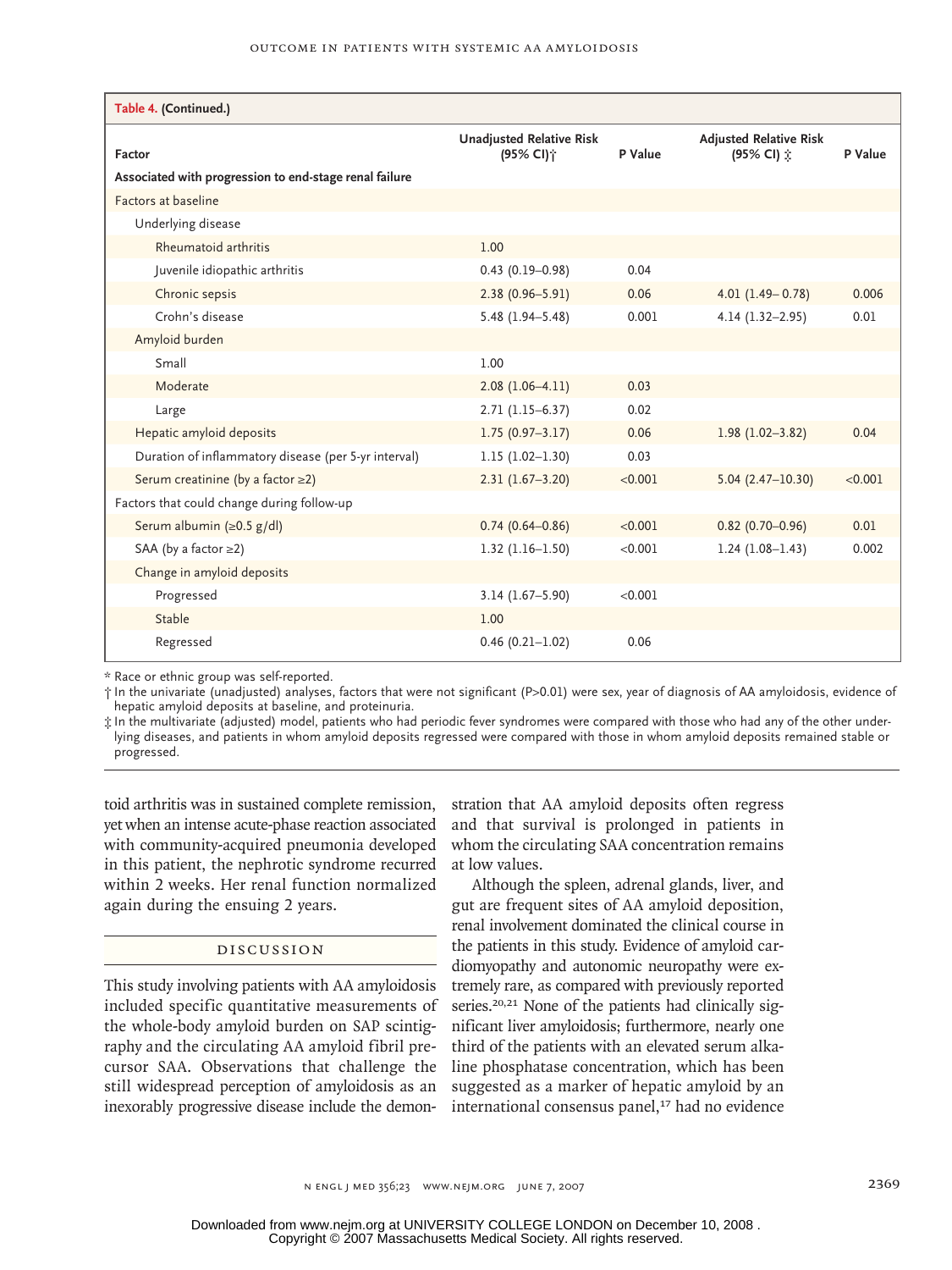of liver deposits on SAP scintigraphy. The features of amyloidosis in terms of the duration of underlying disease, clinical presentation, distribution of amyloid deposits, and outcome were similar in patients with different types of underlying inflammatory disorders, with the exception of a worse renal outcome in patients with chronic sepsis or Crohn's disease. It is possible that the high frequency of surgical intervention and administration of immunosuppressive drugs contributed to renal failure in patients with Crohn's disease.

Factors associated with a poor prognosis included older age, a reduced serum albumin concentration, end-stage renal failure at baseline, and the degree by which the SAA concentration was elevated during follow-up. Increased production of SAA was the most powerful risk factor for endstage renal failure and death, but it is also one that may be ameliorated through antiinflammatory treatment.

Despite the high correlations among SAA production, amyloid burden, and renal function overall within the cohort, the association between the median SAA concentration and the status of the amyloid deposits did differ among individual patients (Fig. 1). Thus, although amyloid deposits regressed in about 60% of patients whose median SAA concentration was less than 10 mg per liter, the deposits were stable in the remainder. Similarly, although the amyloid deposits progressed in all patients whose median SAA concentration was more than 120 mg per liter, deposits among individual patients with moderately elevated SAA concentrations were stable, regressed, or progressed. The efficiency with which SAA is converted into amyloid or the rate at which amyloid deposits are turned over within the tissues, or both, may differ from patient to patient, although neither mechanism has been elucidated.

There were also differences between individual patients in the relationship between amyloid burden and renal function. Renal function improved in 17 patients in whom the amyloid burden was merely stable, and it deteriorated in 15 patients in whom amyloid deposits regressed. The basis for renal recovery in association with a stable amyloid burden and a low SAA concentration is unknown. However, progressive kidney dysfunction in patients in whom the amyloid deposits regressed was undoubtedly influenced by additional renal insults, including drugs, sepsis, hypovolemia, and hypertension, as well as by the extent of irreversible renal damage occurring before diagnosis. Discrepancies between the course of the amyloid deposits and the direction of change in organ function are salient reminders that the molecular mechanisms of tissue damage in amyloidosis actually remain little understood.

In contrast to the improvement in amyloidassociated renal dysfunction after successful antiinflammatory therapy that typically took months to years, the relapse of renal dysfunction after renewed inflammatory disease activity could be remarkably rapid. This finding probably reflects the conversion of abundant SAA into its fibrillar form on a template of residual amyloid deposits. This finding is reminiscent of the long-recognized phenomenon of the "amyloid-enhancing factor" that has been observed in experimentally induced murine AA amyloidosis, in which substantial amyloid deposits can develop in less than 24 hours in mice injected with ex vivo amyloid material and subsequently given an inflammatory stimulus.<sup>22,23</sup>

Treatment of AA amyloidosis depends on control of the underlying inflammatory disorder. Successful pharmacologic approaches in our patients ranged from nonspecific immunosuppression for those with inflammatory arthritis treated with chlorambucil24 to highly specific inhibition of interleukin-1 for those with the Muckle–Wells syndrome (an autosomal dominant fever syndrome characterized by urticaria, progressive perceptive deafness, and amyloidosis).<sup>25</sup> Surgical treatments included excision of solitary cytokine-secreting Castleman's tumors (angiofollicular lymph-node hyperplasia)<sup>26</sup> and amputation of osteomyelitic limbs. Surprisingly, 23 patients (6%) who presented with AA amyloidosis had clinically covert inflammatory disease that could not be characterized. The majority of these patients had been presumed by their referring physicians to have primary AL amyloidosis, yet on immunohistochemical testing, we confirmed AA amyloid in all of them. Antiinflammatory treatment must be empirical in such patients but should be guided, we believe, as in all patients with AA amyloidosis, by frequent measurement of SAA concentrations.<sup>27</sup>

In conclusion, AA amyloidosis usually presents with proteinuric renal dysfunction, for which patients with chronic inflammatory disorders should be evaluated routinely. The period of latency between the onset of inflammation and clinical presentation with AA amyloidosis appears to vary and is often prolonged, but the progression of